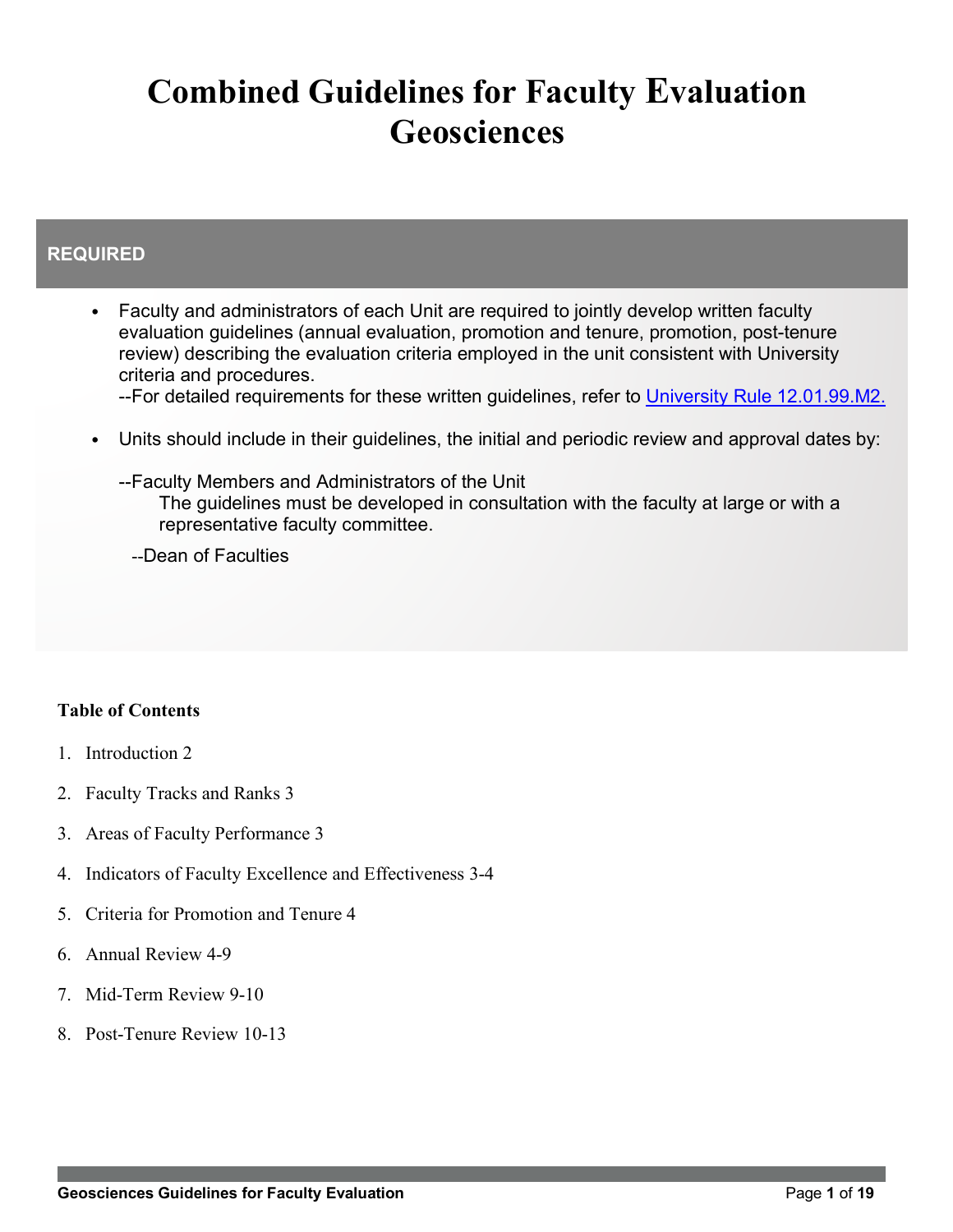## **1. Introduction**

The mission of the College of Geosciences at Texas A&M University is to be a destination-of-choice organization for innovative education and research**.** Appropriate evaluation guidelines and reward mechanisms for faculty members to support the mission are essential. This document is designed to provide a means to promote and thus retain faculty members whose excellence makes them beneficial members of the academy, while providing them with stability of employment.

The expectations of the College of Geosciences for its faculty are that they develop a scholarly and balanced approach among teaching, research, and service to achieve effectiveness and excellence in their field of endeavor. The nature of scholarly innovation requires both flexibility and freedom, thus, the expectation of applying a single formula for evaluating performance is unattainable. That is, it is neither desirable nor feasible to specify a rigid set of evaluation guidelines. (UR 12.01.99.M2, Section 4.4.2.2) Therefore, this document provides a general set of guidelines and criteria congruent with the mission of the University and the Unit; and such guidelines and criteria are used as indicators of effectiveness and excellence.

This document articulates general Unit guidelines for faculty, annual review, tenure and promotion, promotion and post-tenure review, consistent with the requirements and guidelines found in the following University documents:

| <b>TITUD</b>                                                         | <b>LINK</b>                                    |
|----------------------------------------------------------------------|------------------------------------------------|
| 12.01.01- Institutional Rules for Implementing                       | http://policies.tamus.edu/12-01-01.pdfs        |
| <b>Tenure</b>                                                        |                                                |
| 12.01.99.M2 - University Statement on Academic                       |                                                |
| Freedom, Responsibility, Tenure, and                                 | http://dof.tamu.edu/Rules/Faculty-Rules        |
| <b>Promotion – Appendix I</b>                                        |                                                |
| 12.06.99.M0.01 - Post-Tenure Review                                  | http://dof.tamu.edu/Rules/Faculty-Rules        |
| Dean of Faculties Guidelines for Annual & Mid-<br><b>Term Review</b> | http://dof.tamu.edu/Rules/Faculty-Rules        |
| <b>Dean of Faculties Promotion and Tenure</b>                        | http://dof.tamu.edu/Faculty-Resources/CURRENT- |
| Guidelines (published annually)                                      | <b>FACULTY/Promotion-and-Tenure</b>            |

In the event of inadvertent discrepancies between this document and Texas A&M University or Texas A&M University System policies, rules, and procedures, the University or System statements take precedence.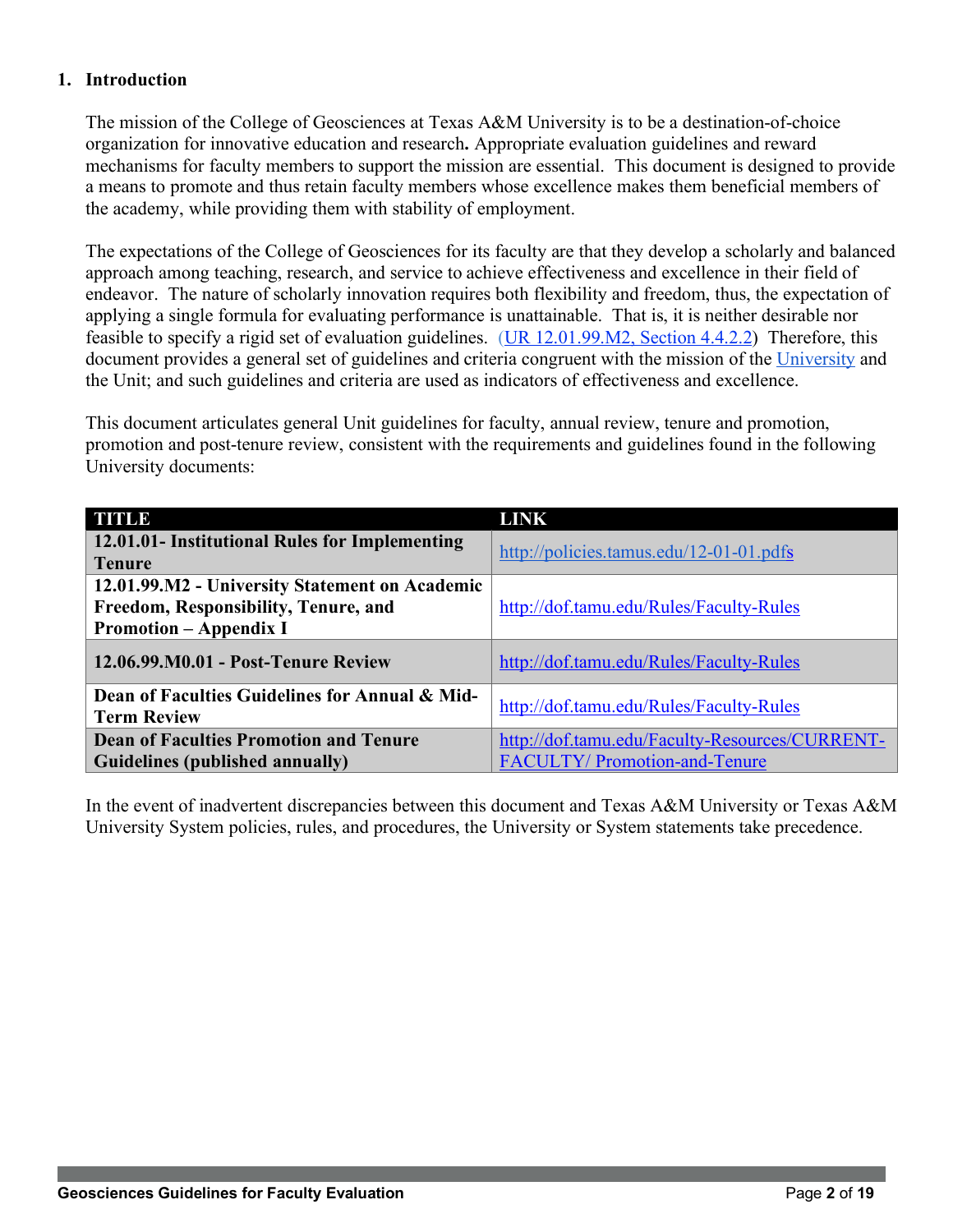## **2. Faculty Tracks and Ranks**

Definition of faculty ranks and tracks can be found at University Rule 12.01.99.M2 and University Guidelines to Faculty titles. Departments and Colleges may describe here categories of performance (section 4.4.1 of UR 12.01.99.M2) associated with each title within their unit. In particular, Professor, Associate Professor, and Assistant Professor are appointment titles of either tenured or tenure-track faculty members. Research Professor, Research Associate Professor, Research Assistant Professor, Executive Professor, Visiting Professor, Visiting Assistant Professor, Visiting Associate Professor, Senior Professor, Professor of the Practice, Associate Professor of the Practice, Assistant Professor of the Practice, Instructional Professor, Instructional Associate Professor, Instructional Assistant Professor, Lecturer, and Visiting Lecturer are non-tenure track or Academic Professional Track (APT) appointments. The level of effort for each APT appointment is based on the number of courses/sections taught in any given semester. This effort may vary from semester to semester.

## **3. Areas of Faculty Performance** (Reference University Rule 12.01.99.M2, Section 4.4.1)

Decisions on tenure, promotion, and merit compensation will be based upon the faculty member's performance in the assigned categories of performance, particularly their contributions to the research, teaching and service missions of Texas A&M University. The standard level of effort for a tenure-track or tenured faculty member is 40% research, 40% teaching and 20% service (unless unique terms have been established by the department head in the annual appointment letter)*.* The standard level of effort for instructional faculty (including "practice") is 80% (or more) teaching and 20% (or less) either service or research. The standard distribution of effort for lecturer positions is 100% teaching. While the absolute balance of time and effort may evolve over the course of a career, the College of Geosciences expects sustained excellence in each of the three dimensions. Sustained excellence in scholarly impact is based on the standards of impact valued within the specific discipline. Regardless of discipline, the College of Geosciences expects tenure-track and tenured faculty member to consistently seek external funding and advance the discipline through peer-reviewed publications at every career stage. Sustained excellence in teaching includes consistent revision of course materials and instructional methods/assessments based on the evolving nature of the discipline and standards of pedagogical excellence. Sustained excellence in service at a minimum consists of conscientious contributions to Department, College and University efforts as assigned or requested, as well as external service to the discipline. Descriptions of faculty expectations in their assigned areas of faculty performance are presented below. Alternate work assignments (such as administration, etc.) may replace one or more areas in certain situations, but only with the written approval of the Department Head and Dean. Faculty with alternate work assignment will be reviewed based on assigned duties (including administrative assignments).

## 3.1 Teaching

Teaching is central to the mission of the College, and effectiveness in teaching is required of all faculty. All faculty members are expected to: 1) contribute to instruction and student development; 2) continuously strive to improve their teaching effectiveness; and 3) promote and diversify the development of the College's instructional programs. Effectiveness and excellence in teaching affect decisions on merit compensation, tenure, and promotion.

Evaluation of teaching does not lend itself solely to quantitative measurement. Multiple sources of information and methods must be considered when assessing teaching. Student evaluations are required but not sufficient to evaluate teaching. Other measures/sources of information may include*:* 1) selfevaluation; 2) peer-evaluation; 3) student feedback; and 4) student learning. The criteria for effectiveness that shall be considered in evaluating teaching performance are: *(i)* coverage of appropriate material in a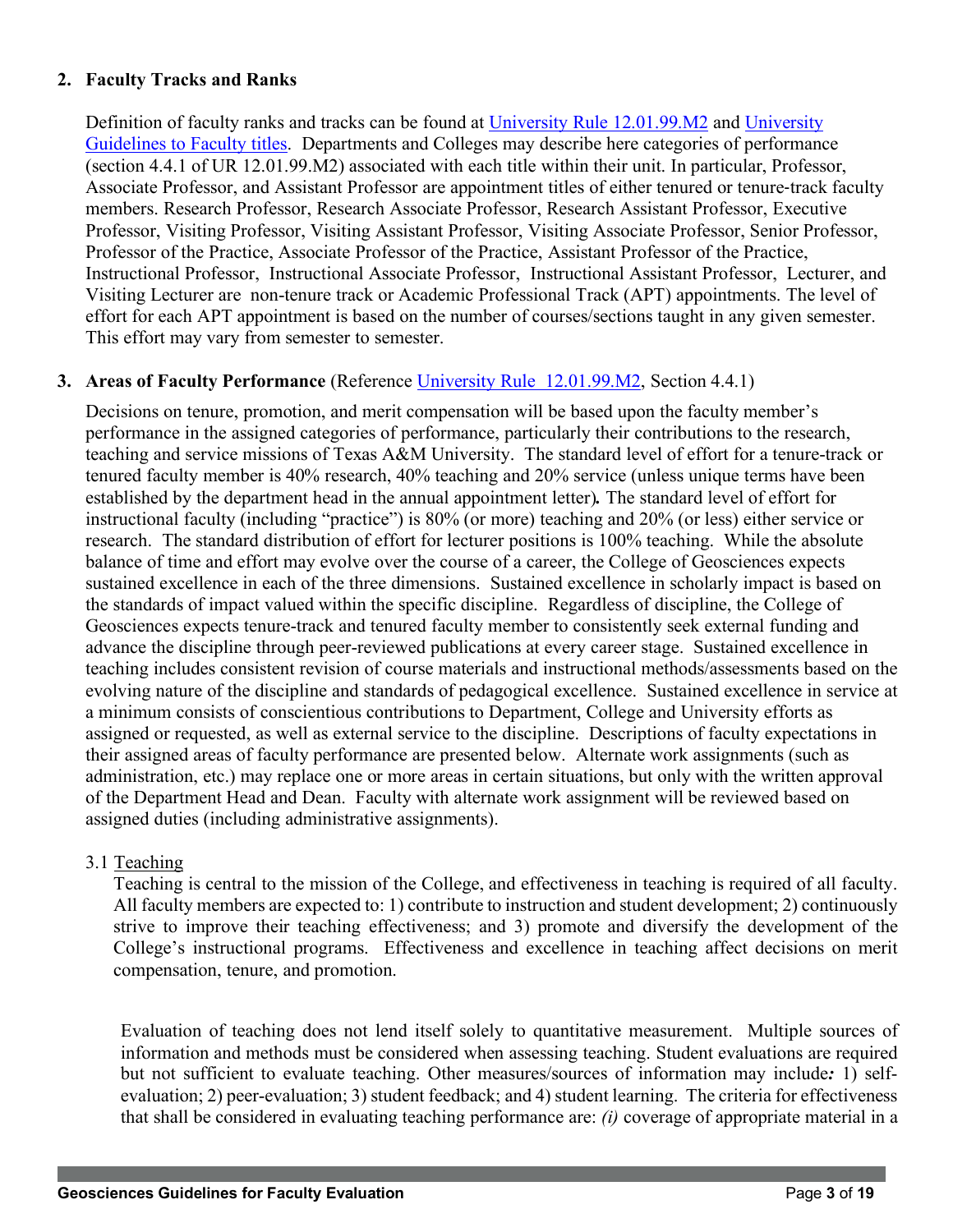rigorous manner, *(ii)* effective classroom presentation, and *(iii)* reasonable evaluation of the student's performance. Items *(i)* and *(iii)* are generally handled by peer evaluation of appropriate materials, such as class syllabi, notes, and examinations. Some information on these two items may also be obtained from student evaluation. Item *(ii)* may be evaluated by student course evaluations, classroom assessments by peer faculty and alumni surveys.

### *3.2* Research, scholarly activity or creative work:

Tenured or tenure-track faculty are expected to conduct funded research, produce impactful research outcomes, and contribute to education through integrating research into education and mentoring students. Scholarship indicates discovery of new knowledge, development of new technologies, methods, materials, or uses, and integration of knowledge leading to new understanding. Active production of scholarly work is expected and necessary for promotion and tenure. In addition, scholarly work should be appropriate in the context of supporting the mission of the Department. Pursuit of scholarship can be accomplished in teaching, research, or professional activities. A shared characteristic of each of these areas is the production of peer-evaluated work. Scholarly activities are those that result in publications. Publications in highly-ranked refereed journals carry the greatest weight. Publications in proceedings of international or national conferences (refereed) rank second, and presentations and publications in regional conferences rank last. In evaluation of publications, emphasis is placed upon the quality of the work.

## 3.3 Service

Service includes service to the Department, the University, and the profession, and must be appropriate in the context of the mission of the Department. Serving as chair of major committees represents a leadership role and contributes to the stature of the Department and College. Mentoring or guiding early-career faculty is regarded as a valuable service activity. Leadership roles in external service activities, such as Significant role in commission, task force, board, etc, are highly valued. Typical service activities may include organizing national or international symposia or workshops; serving as a member of boards of international or national symposia, an officer in professional societies, referee or reviewer for funding agencies, professional journals, or text book publishers; and participating in editorial boards of journals or text books and grant review panels.

## **4. Indicators of Faculty Excellence and Effectiveness**

The Unit recognizes that there are multiple indicators of various levels of performance. Additionally, performance and their respective indicators will vary over time for any individual at different career stages. This document does not provide a specific formula for evaluating faculty performance. However, it is possible to describe accomplishments that are most likely to lead to career development and to favorable evaluations. In the sections that follow provide representative indicators of excellence and effectiveness for each performance area, based on discussions with your faculty (examples provided in Appendix I of University Rule 12.01.99.M2).

*4.1* Indicators of *Excellence in Teaching* include, but are not limited to:

- Outstanding teaching performance as evidenced by such measures as peer-evaluation, student satisfaction, and student outcomes.
- Outstanding mentoring of graduate research as indicated by performance, placement and subsequent development of graduate students
- Selection for a University or professional society outstanding teacher award.
- Evidence of courses taught at a rigorous and challenging level, with recognized excellence.
- Publication of widely adopted or acclaimed instructional materials.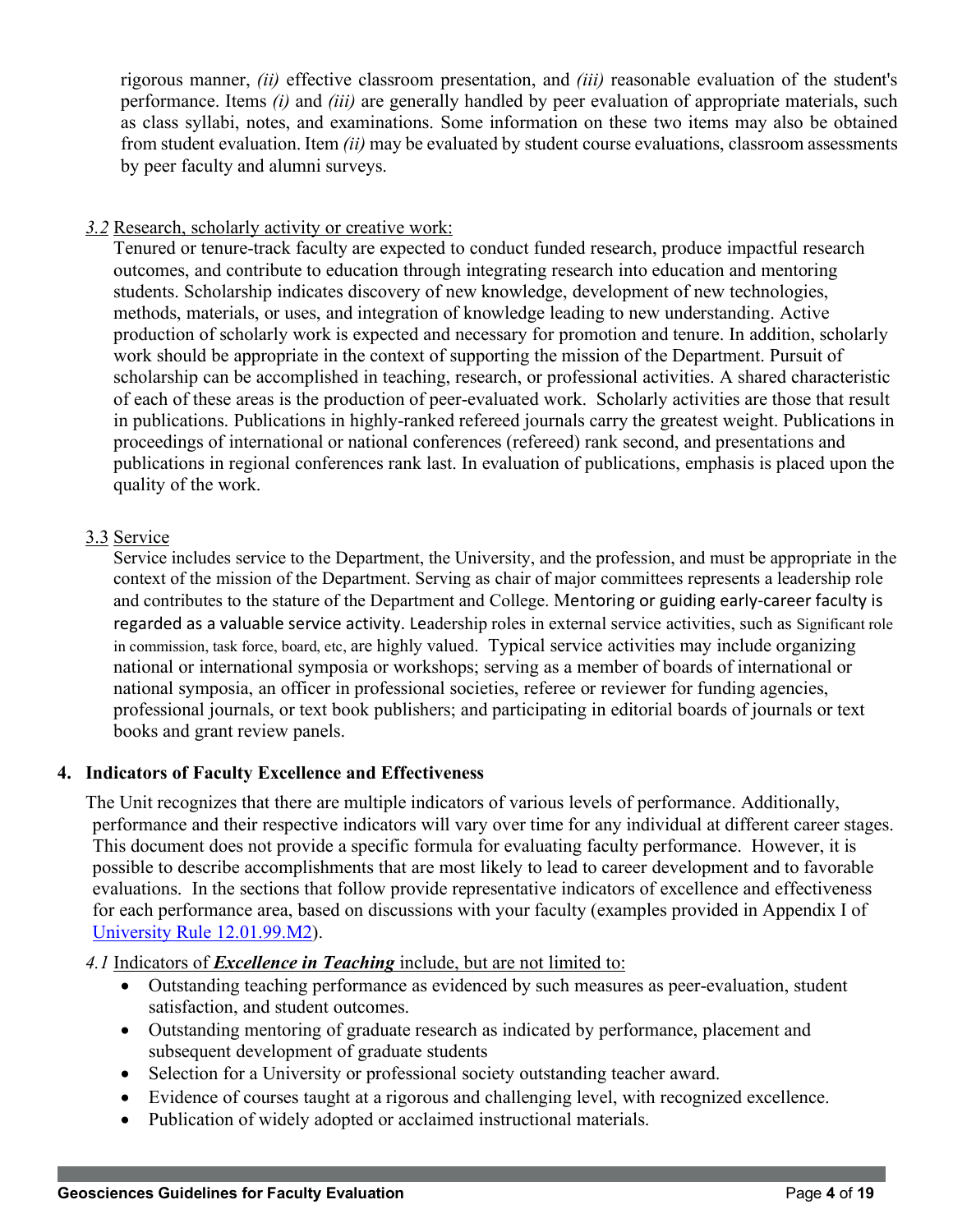- Developing a new course that fills an identified need in the curriculum.
- Receiving external grant support for teaching/learning projects.

## 4.2 Indicators of *Effectiveness in Teaching* include, but are not limited to:

- Reflective response to peer review.
- Analysis of strengths/weaknesses of course materials and delivery.
- Analysis of student achievement of course objectives.
- Statement of goals for improvement.
- Participation in teaching workshops or other development activities.
- Evidence of student growth over the semester.
- Student performance in current and/or subsequent courses.
- Employer reports of student performance.

## *4.3* Indicators of *Excellence in Research/Scholarly Activity/Creative Work* include, but are not limited to:

- Publications in leading refereed journals.
- Receiving major external fellowship or externally-funded research award.
- Frequent citation of publications.
- Publication of scholarly book(s) by reputable publisher(s); in particular, formally published book(s) that is (are) positively reviewed by peers.
- Patents and/or commercialization of research.
- Awards for peer reviewed scholarly or creative activities.

### *4.4* Indicators of *Effectiveness in Research/Scholarly Activity/Creative Work* include, but are not limited to:

- Receiving significant external peer-reviewed funding for research.
- Significant publication and/or funding resulting from collaborative efforts with researchers in other fields where the faculty member occupies a substantial role in research.
- Presentation of invited papers at international and national meetings.
- Publications in refereed journals

## 4.5 Indicators of *Excellence in Service* include, but are not limited to:

- Serving on a major governmental commission, task force, or board;
- Serving an administrative leadership role at Texas A&M University;
- Serving as program chair or in a similar position at a national or international meeting;
- Serving as editor or member of editorial board of a major journal;
- Serving as a member of review panel for national research organization;
- Evidence of excellence in professional service to the local community and public at large;
- Evidence of innovation or excellence while chairing a departmental committee or excercising similar function below the Department Head role
- 4.6 Indicators of *Effectiveness in Service* include, but are not limited to:
	- Serving as an officer in a national or international professional organization;
	- Chairing a major standing or ad hoc Texas A&M University committee;
	- Organizing national or international symposia or workshops;
	- Serving as a referee or reviewer for funding agencies, highly ranked professional journals, or text book publishers, and
	- Serving on editorial boards of journals or textbooks and grant review panels.
	- Diligent and conscientious service in departmentally-assigned committee work as assessed by the committee chair and department head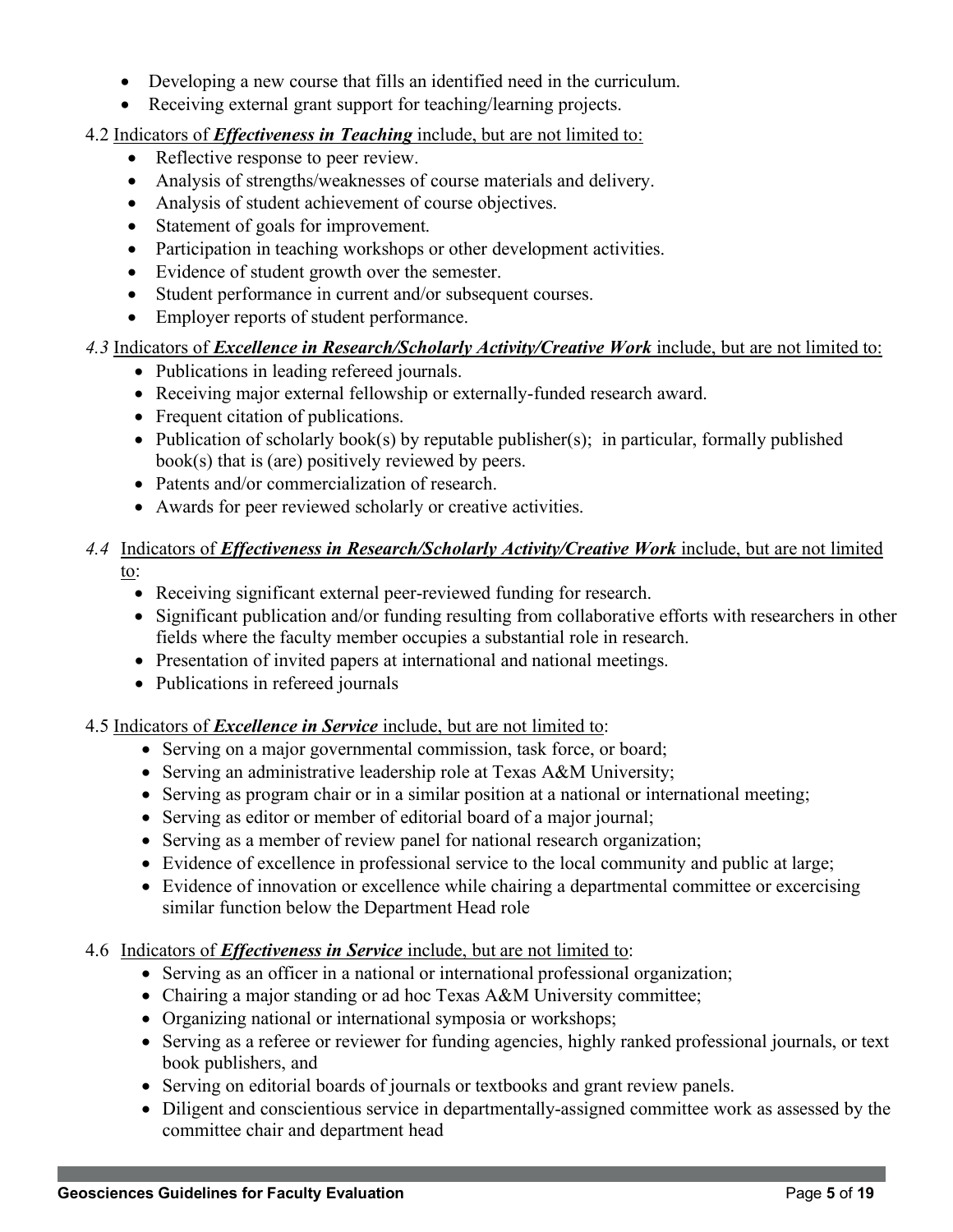## **5. Criteria for Promotion and/or Tenure**

## 5.1 Evaluation Criteria for Tenured/Tenure Track Faculty

Faculty members should be evaluated for promotion and tenure on accomplishments in each of their areas of faculty performance (teaching, research/scholarly activity/creative work, patient care, and service), with primary emphasis on the **quality**, **significance**, and **impact** of their work. For promotion and/or tenure, in addition to meritorious accomplishments, a high potential for continued excellence is required. Documentation of excellence is best provided by peer review. The criteria are as follows:

- 5.1.1 Assistant Professor: Tenure-track faculty members in probationary periods are carefully evaluated each year so that they know, to the maximum extent possible, their level of progress toward tenure. Input material for such evaluations may be faculty members' curricula vitae, annual performance reports, and other sources of information. While it is recognized that College and Department priorities and faculty performance criteria will likely change over time, faculty members will be kept informed of current expectations and their evaluations conducted in a consistent manner.
- 5.1.2 Associate Professor: For tenured Associate Professors, the Annual Review should identify progress toward promotion to Full Professor. Specific critira are as follows:
	- Demonstrate an exemplary level of accomplishment as measured against the contributions of others in the field, where those accomplishments are evidenced by outcomes such as publications, grants, and, where applicable, the development of patents and the commercialization of research;
	- Display professional conduct conducive to a collegial work environment and standards of professional integrity that will advance the interests of Texas A&M University;
	- Expertise in one or more areas germane to the programs of the College of Geosciences;
	- Show evidence of successful graduate student or post-doctoral fellow supervision; and
	- Demonstrated a commitment to maintaining the level of excellence in teaching (both undergraduate and graduate) and research expected of a tenured faculty member.
- 5.1.3 Professor: in general, full professors are evlauted from the following three perspectives:
	- Demonstrate continued excellence in at least one of three domains teaching, scholarship or service - and sustained accomplishment in the other two;
	- Show evidence of successful graduate student supervision, and
	- Achieve substantial international recognition in research or another form of scholarly activity.

## 5.2 Evaluation Criteria for Academic Professional Track Faculty (Non-Tenure Track)

For appointment and promotion in the academic professional track (non-tenure track), faculty members should be evaluated in their assigned areas of faculty performance. All new Professional Track faculty members will be provided with an appointment letter stating the initial terms and conditions of employment. Any subsequent modifications or special understandings in regard to the appointment, which may be made on an annual basis, willbe stated in writing and a copy given to the faculty member. All Professional Track academic faculty will be reviewed on an annual basis by their department head or supervisor. Such review will include all requirements established in the initial letter of appointment and any additional requirements added during annual reviews. Professional Track faculty members whose appointment has not expired may be dismissed for cause on the same basis that tenured faculty may be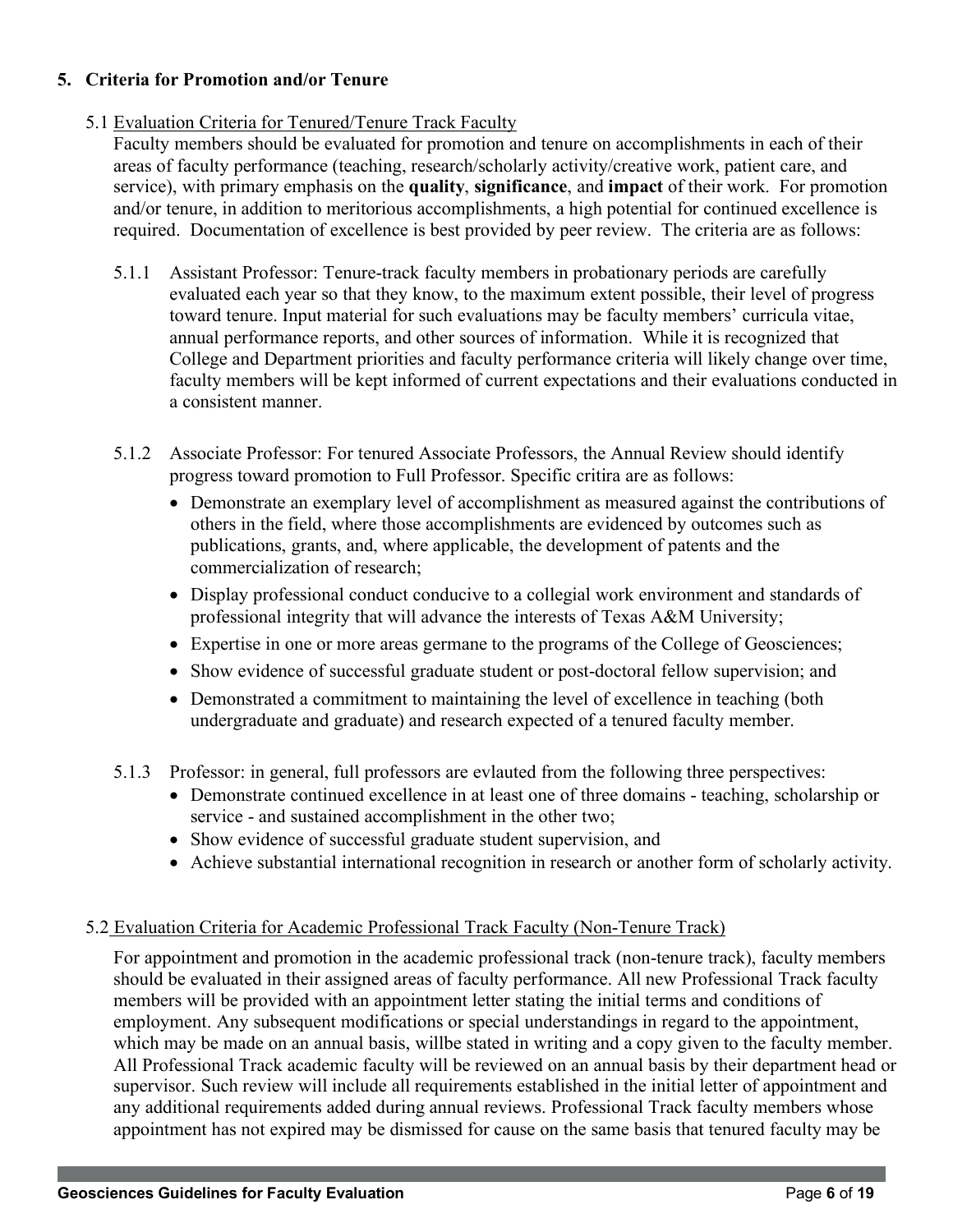dismissed for cause under System Policy 12.01. Professional Track faculty members may be placed on administrative leave pending investigation as described in System Policy 12.01. Professional Track faculty are subject to the provisions of System Policy 12.01relating to financial exigency or termination or reduction of existing programs and may be dismissed subject to this policy. For detailed policy, refer to the rule 12.07 which pertains specifically to fixed term (APT) faculty (https://policies.tamus.edu/12- 07.pdf). Faculty with Research in their title will be evaluated with a primary emphasis on the quality and impact of their research/scholarly/creative work activities. For promotion, in addition to meritorious accomplishments, a high potential for continued excellence is expected for Academic Professional Track Faculty.

#### 5.3 Process for the tenure and promotion in the College of Geosciences

The process of review begins when a prospective faculty member is being considered for employment. At that time, faculty seeking tenure and promotion should be given clear expectations regarding the process and requirements. This document should be provided to new faculty members upon arrival.

#### 5.3.1 Goals and Expectations

To warrant recommendation for promotion, candidates must have shown excellence in one aspect of teaching, scholarship or service and a high level of ability in the other two. Persons who make a distinguished contribution in all aspects of their work may expect more rapid promotion than persons of more limited achievement.

The criteria for tenure and promotion to Associate Professor and promotion to Full Professor differ in degree and emphasis as described in Appendix I of University Rule 12.01.99.M2, University Statement on Academic Freedom, Responsibility, Tenure, and Promotion. The criteria for the College of Geosciences are as articulated below.

#### 5.3.1a Associate Professor

- Holds a Ph.D. degree;
- Has demonstrated an exemplary level of accomplishment as measured against the contributions of others in the field, where those accomplishments are evidenced by outcomes such as publications, grants, and, where applicable, the development of patents and the commercialization of research;
- Has displayed professional conduct conducive to a collegial work environment and standards of professional integrity that will advance the interests of Texas A&M University;
- Has expertise in one or more areas germane to the programs of the College of Geosciences;
- Has shown evidence of successful graduate student supervision; and
- Has demonstrated a commitment to maintaining the level of excellence in teaching (both undergraduate and graduate) and research expected of a tenured faculty member.

#### 5.3.1b Professor

- Has demonstrated continued excellence in at least one of three domains teaching, scholarship or service - and an appropriately high level of accomplishment in the other two;
- Has shown evidence of successful graduate student supervision, and
- Has achieved substantial international recognition in research or another form of creative activity.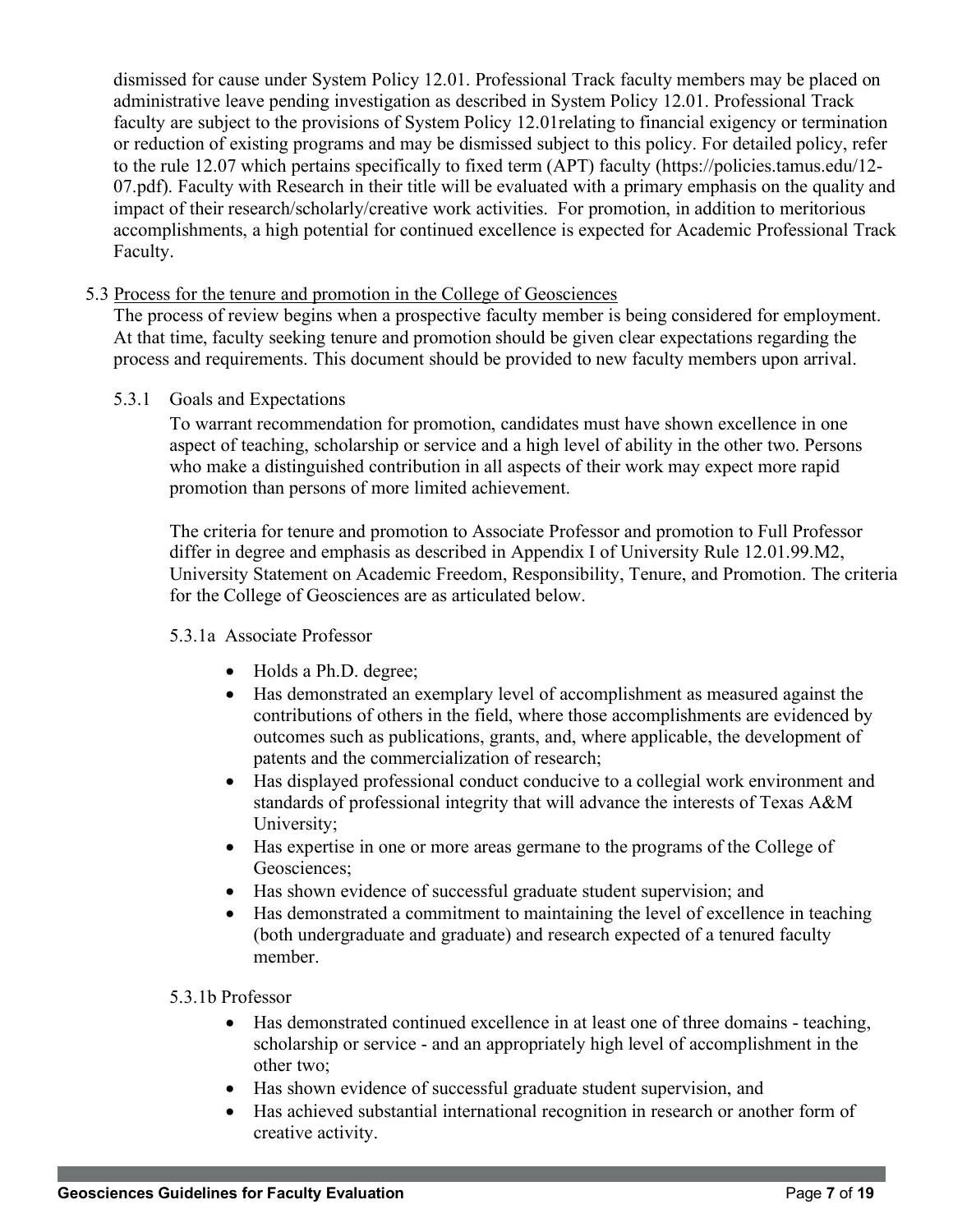## 5.3.2 Procedures

5.3.2a Types of Reviews and General Guidelines

Tenure-track faculty are reviewed annually, in the mid-term of appointment (typically in the sixth or seventh semester) and finally in the penultimate year of the probationary period when the decision for tenure and promotion to Associate Professor is made. Such reviews may be made earlier, and are in fact encouraged whenever it appears appropriate. Associate Professors are reviewed during the year in which they are put forward for promotion to Full Professor. These reviews are in addition to other procedures that departments may undertake to assess suitability for salary increases and other University requirements.

In the event of a negative tenure and/or promotion decision, the faculty member is entitled to a written statement of the reasons that contributed to that decision. If requested by the faculty member, a statement of reasons will be provided by the Department Head (or Dean).

A candidate will only be evaluated by tenured faculty of equal or greater rank to that sought by the candidate.

*5.3.2b Committees* 

The committees discussed in this document are defined below.

#### *Departmental Tenure and Promotion (T&P) Committee*

The Departmental Tenure and Promotion Committee is a standing committee of tenured associate and full professors appointed by the Department Head. Terms of appointment are determined by the Department, with rotations within the committee to preserve the continuity and high standards of the committee. Alternatively, the committee may consist of all faculty members of appropriate rank within the Department. Associate Professors can be T&P Committee members, but only for evaluation of Assistant Professors.

The committee's function is to conduct annual reviews of all faculty members below the rank of Full Professor to assess progress towards the next rank, to conduct Mid-term and Tenure reviews, and to evaluate faculty members seeking promotion to the next rank.

The following apply to the T&P Committee:

- It is strongly suggested that the Department Head seek advice from the faculty as a whole when considering appointments to the T&P Committee;
- It is the responsibility of the T&P Committee to coordinate the preparation of the candidate's dossier independent of the Department Head. This includes soliciting external review letters, collecting relevant documentation concerning teaching, and checking the dossier for completeness. Further details are explained below under each type of review. It is in the candidate's interest to consult early either with the Chair or the full Committee;
- The arguments for and against promotion developed by the T&P Committee are presented to all eligible faculty in the Department for discussion, providing those faculty the opportunity to express their opinions prior to the vote of the T&P Committee;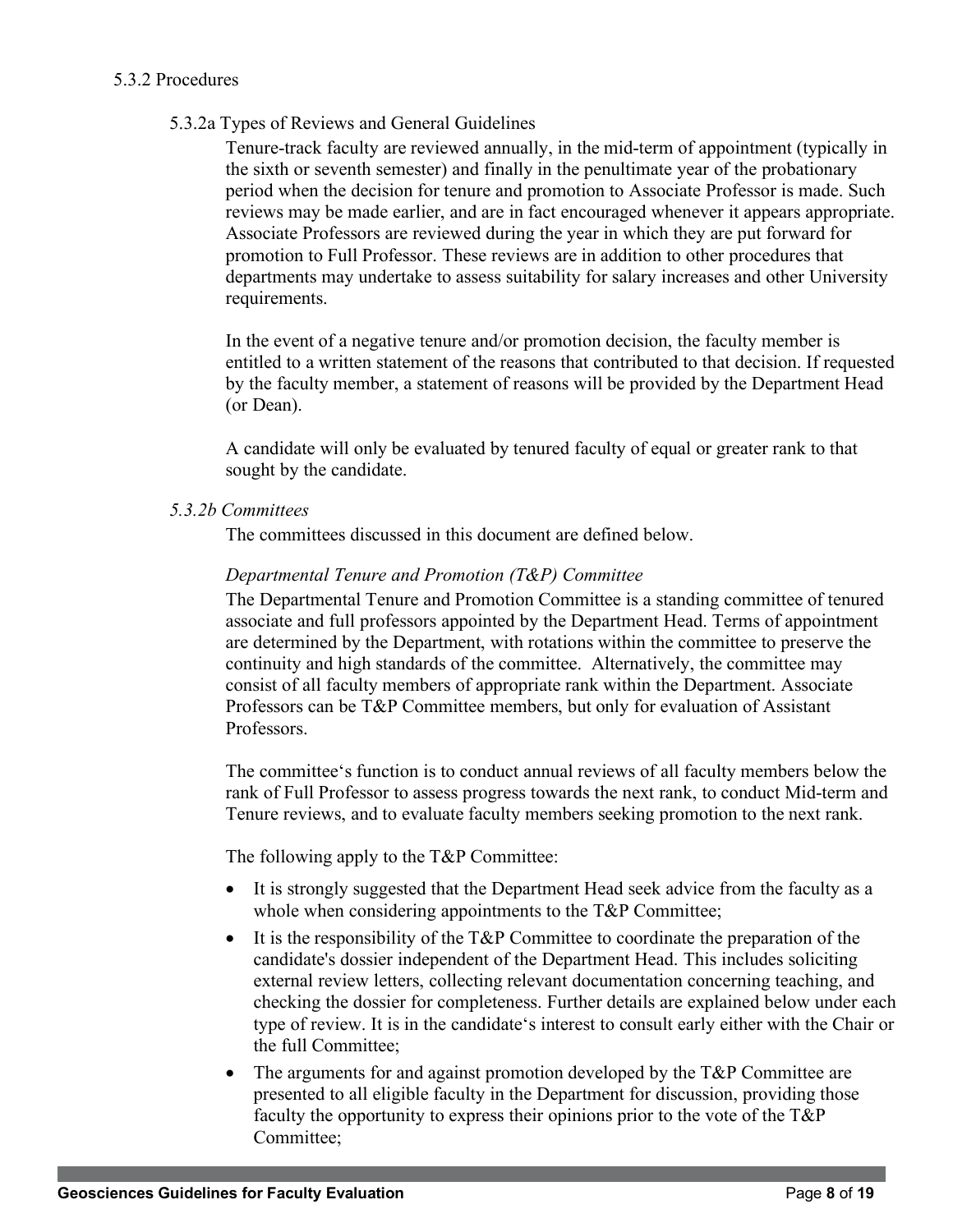- Committee and faculty deliberations must be conducted in the strictest confidence;
- T&P committee votes are reported directly to the Department Head, who then informs the candidate of the results of the vote; and
- Committee procedures are based on this document, as reviewed and updated periodically.

## *College T&P Committee*

The Dean of the College of Geosciences, in consultation with the Department Heads, appoints a College T&P Committee, consisting of two full professors from each academic department, of whom at least one shall be a member of their Departmental T&P Committee. Each member shall be appointed by the Dean for a two-year term unless a shorter term is required to maintain staggered terms for representatives of each Department. This committee will elect its own Chair who will report its recommendations in writing directly and solely to the Dean. Committee procedures are based on this document, as reviewed and updated periodically, and Committee deliberations must be conducted in the strictest confidence. The College T&P Committee reviews dossiers and Departmental recommendations for all faculty members undergoing mid-term review and promotion and/or tenure considerations.

## **6. Annual Review**

Annual reviews of performance are to be conducted in accordance with Section (2.4) of University Rule 12.01.99.M2 (University Statement on Academic Freedom, Responsibility, Tenure, and Promotion).

All University-employed faculty members, whether tenured, tenure-track, or non-tenure track, must have an annual written review, for which the department heads, directors, or supervisors are responsible.

In terms of annual reviews for budgeted joint appointments, department heads, directors, or supervisors will need to collaborate with the heads, directors, or supervisors of the appropriate units to develop accurate reviews, (Section 2.4.4 of University Rule 12.01.99.M2 University Statement on Academic Freedom, Responsibility, Tenure and Promotion).

In the case of budgeted joint appointments, It is recommended that heads, directors and supervisors collaborate to provide one annual review letter for the faculty member.

In terms of annual reviews for faculty whose area of responsibility is administrative (e.g., associate deans, department heads, or directors), annual reviews will be conducted by their immediate supervisor. For a faculty member with an administrative appointment that has faculty responsibilities such as teaching and/or research, the immediate supervisor is required to solicit feedback from the department head, director, or supervisor regarding the faculty member's performance in those areas. Faculty with administrative appointments equal to or less than 25% effort are to be evaluated annually by their department head, director, or supervisor with input from the supervisor of the administrative appointment. A faculty member should receive only one evaluation that covers all areas of responsibility.

# 6.1 Purpose

● Provide evaluative feedback regarding the faculty member's performance relative to the expectations and norms for the individual's faculty position.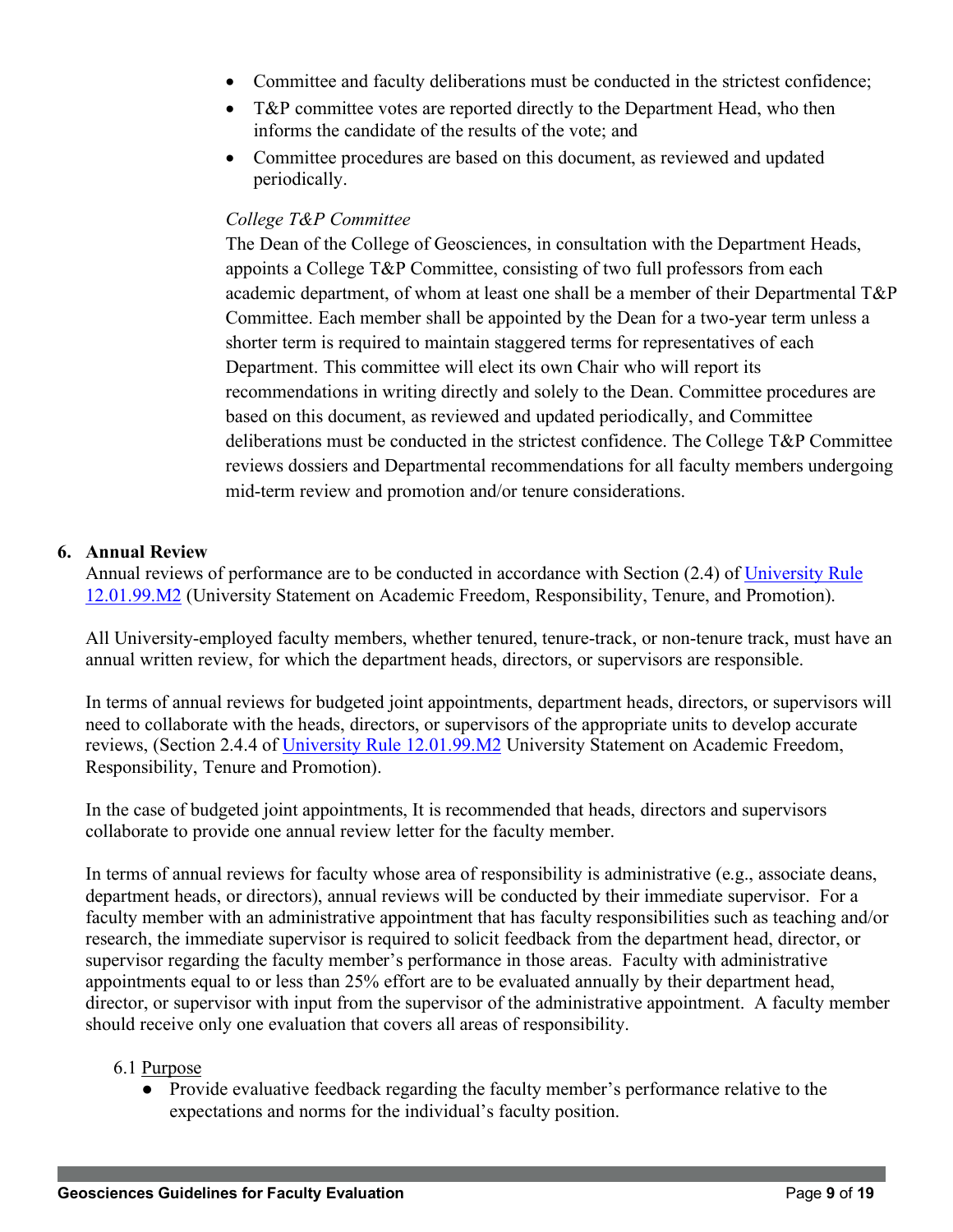- Provide developmental feedback regarding areas where the faculty member's contributions may be enhanced and/or improved.
- Provide feedback regarding progress toward promotion and/or tenure as relevant.

See University Rule 12.01.99.M2. For tenured associate professors, the process should be used to identify the faculty member's progress toward promotion to professor. For professors and tenured associate professors the annual review should also be part of the ongoing process of communication between the faculty member and the institution in which both institutional and individual goals and programmatic directions are clarified, the contributions of the faculty member toward meeting those goals are evaluated and the development of the faculty member and the University is enhanced. In all cases, the annual review shall serve as the primary documentation for evaluation of job performance in the areas of assigned responsibility and for merit salary increases.

● Create a sound and logical basis for merit compensation recommendations.

#### 6.2 Focus

The focus of the annual review process will vary by title and rank and the stage of the individual's career at the time of the review. For tenured faculty, the annual review evaluates continued effective and/or excellent performance, and where relevant, progress toward the next promotion. For tenuretrack faculty, the annual review serves as an assessment of progress toward tenure and promotion. For academic professional track faculty (non-tenure track), the annual review evaluates performance and serves as assessment of progress towards retention and/or promotion, as applicable, section 2.4.2 of University Rule 12.01.99.M2 (University Statement on Academic Freedom, Responsibility, Tenure and Promotion).

### 6.3 Time Period of Review

Annual reviews will focus on the immediately previous calendar or academic year, but may also include an expanded window, e.g., three years, for the review period. Each unit will determine the appropriate review window.

#### 6.4 Criteria for Rating Faculty Performance

During an annual evaluation, performance in each of the areas of faculty performance (see Section 4.) will be rated on at least three categories: "Unsatisfactory," "Meets expectations/Satisfactory," "Exceeds Expectations." A unit might decide to use more than three categories and for merit, it is advised that more than three are used. These might include: "Unsatisfactory", "Needs Improvement", "Satisfactory", "Exemplary", and "Most Meritorious" based on evidence of **effectiveness** and **excellence**. Overall performance will also be described using these terms. Individual units may also choose to use more than five categories for rating faculty performance and/or different terms for rating performance.

- 6.4.1 Performance ratings to be used for annual evaluation of **Teaching** are:
	- *Unsatisfactory – the absence of significant evidence of effectiveness or excellence in teaching.*
	- *Needs Improvement – minimal evidence of effectiveness in teaching. Individuals receiving this rating may have areas needing improvement in mentorship, success of trainees, or didactic/laboratory and clinical teaching.*
	- *Meets Expectations – appropriate evidence of effectiveness in teaching. Effectiveness can be supported by peer review, student evaluations, and accomplishments of trainees.*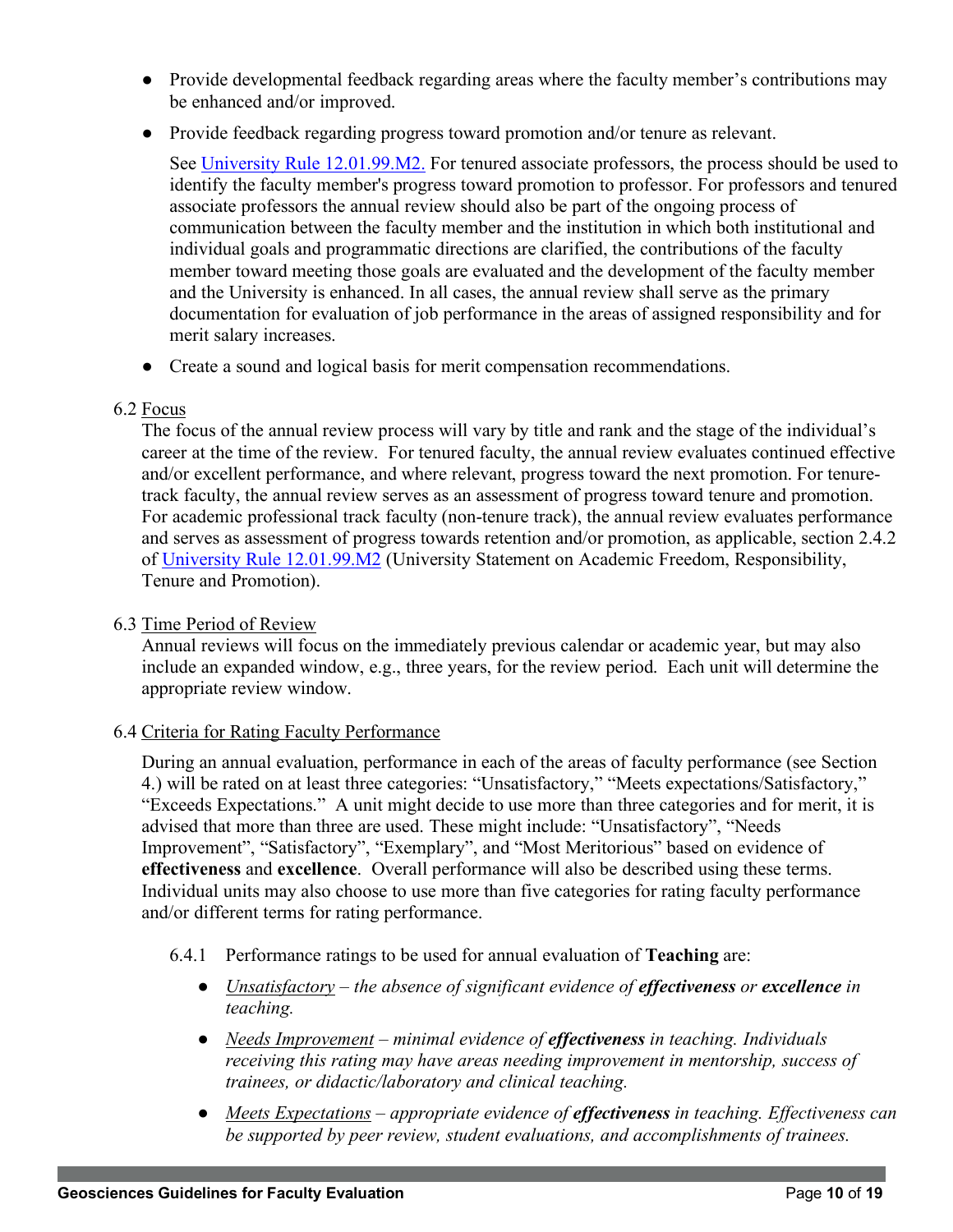- *Exceeds Expectations – strong evidence of both effectiveness and excellence in teaching. Faculty in this category will be outstanding classroom and/or clinical educators as evidenced by peer review, evaluations, awards for education, and trainee accomplishments. Many will contribute to novel educational methodologies and curricular development.*
- *Outstanding – those receiving the most meritorious rating would have all the attributes of an exemplary faculty member. In addition, these faculty members would be nationally or internationally recognized as educators through their leadership, receipt of awards, and solicited involvement in educational organizations.*

Regardless of the weighting of a faculty member's teaching assignment, sufficient evidence of **effectiveness** is the minimum requirement for **satisfactory performance**. The unit should have a conversation about what would constitute sufficient (appropriate) evidence, and by implication, minimal and strong evidence in order to evaluate fairly the members of the unit.

- *6.4.2 Performance ratings to be used for annual evaluation of Research/Scholarly Activity/Creative Work are*
	- *Unsatisfactory – the absence of significant evidence of effectiveness in research/scholarly activity.*
	- *Needs Improvement – minimal evidence of effectiveness in research/scholarly activity. Individuals receiving this rating will have limited evidence of research/scholarly impact as supported by, for example, funding, manuscripts, citations, prominent presentations, book chapters, and so forth.*
	- *Meets Expectations – strong evidence of effectiveness in research/scholarly activity. Effectiveness must be supported by, for example, high quality manuscripts, grants, presentations, citations, and other factors.*
	- *Exceeds Expectations – strong evidence of both effectiveness and excellence in research/scholarly activity. Faculty in this category will be nationally recognized for their research/scholarly activity. Examples of this evidence might include: quality publications, funding, citations, performances, and invited presentations. Each unit might include a suggested list of other examples relevant to the respective discipline.*
	- *Outstanding – those receiving the most meritorious rating would have all the attributes of an exemplary faculty member. In addition, these faculty members would be nationally or internationally recognized as scholarly leaders through consistent publication in top tier journals, field-changing awards for excellence in scholarship, and election to scientific societies or academies.*
- 6.4.3 *Performance ratings to be used for annual evaluation of Service are:*
	- *Unsatisfactory – the absence of significant evidence of effectiveness in service.*
	- *Needs Improvement – minimal evidence of effectiveness in service. Individuals receiving this rating typically have limited involvement with the respective unit and an absence of extra unit service. Criteria may depend on the rank and stage of the faculty member.*
	- *Meets Expectations – adequate evidence of effectiveness in service. Those in this category will have involvement in local service appropriate for their career stage and*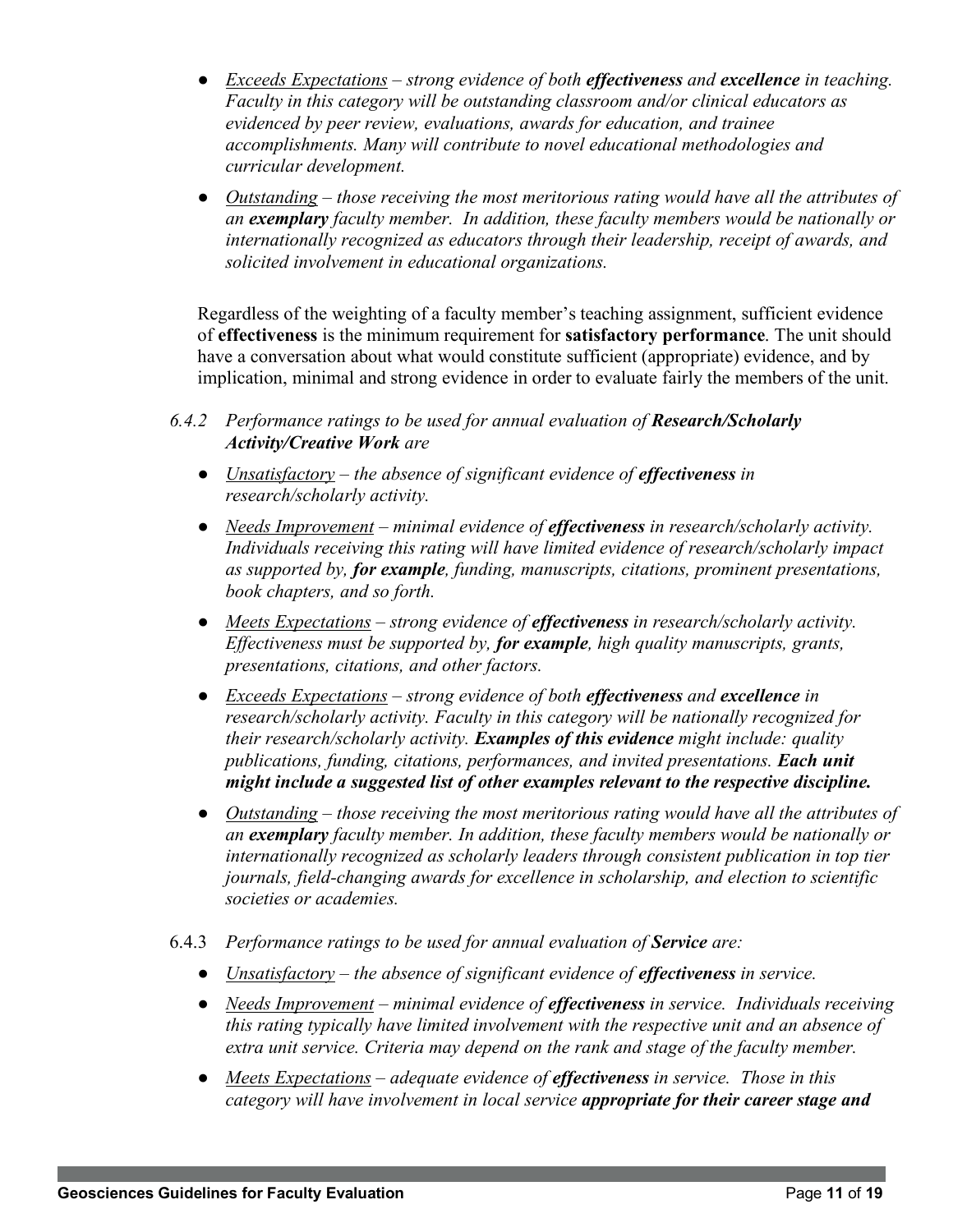*time assignment and often will have evidence of national service, again, taking into account the career stage and time assignment.* 

- *Exceeds Expectations – strong evidence of both effectiveness and excellence in service. Faculty in this category will successfully engage in impactful local service activities such as chairing committees, partaking in significant administrative duties, and/or leading mentorship and outreach efforts. Prominent national level service in professional organizations would be typical.*
- *Outstanding – those receiving the most meritorious rating would have all the attributes of an exemplary faculty member. These faculty members would be nationally recognized for service through their leadership, receipt of service awards, and solicited involvement in prominent professional organizations.*

## 6.5 Required Components

The annual review must contain the below components in accordance with Section 2.4.5 of University Rule 12.01.99.M2, (University Statement on Academic Freedom, Responsibility, Tenure and Promotion).

- *6.5.1* Faculty member's report of previous activities*.*  The exact form of the faculty member's report of previous activities may vary from department to department within the College, but must include the following:
	- The report should be focused on the immediately previous calendar year, but should allow a faculty member to point out the status of long-term projects and set the context in which annual activities have occurred.
	- The report should incorporate teaching, research, and service as appropriate.
	- Faculty members must articulate their short- and long-term goals and reflect on their progress toward last year's goals.

For examples see Section 2.4.3.3. of University Rule 12.01.99.M2, (University Statement on Academic Freedom, Responsibility, Tenure and Promotion)

6.5.2 A written document stating the department head's, program director's, or supervisor's evaluation and expectations.

The department head, director, or supervisor will write an evaluation for the year in a memorandum or in the annual review document transmitted to the faculty member. The faculty member acknowledges receipt by signing a copy of the document and should be allowed to provide written comments for the file if they so choose. A faculty member refusing to sign the acknowledgment of the document will be noted in the file. This memorandum, and/or the annual review and any related documents, will be placed in the faculty member's unit personnel file. Moreover, this memorandum and/or annual review shall also include a statement on expectations for the next year in teaching, research/scholarly activity/creative work, patient care, and service. This memorandum and/or annual review should include an informed judgement by the department head, director, or supervisor of the extent to which the faculty member complies with applicable rules, policies, and procedures.

No faculty member may receive an overall satisfactory rating if they have not complied with all required System and University training programs (System Regulation 33.05.02)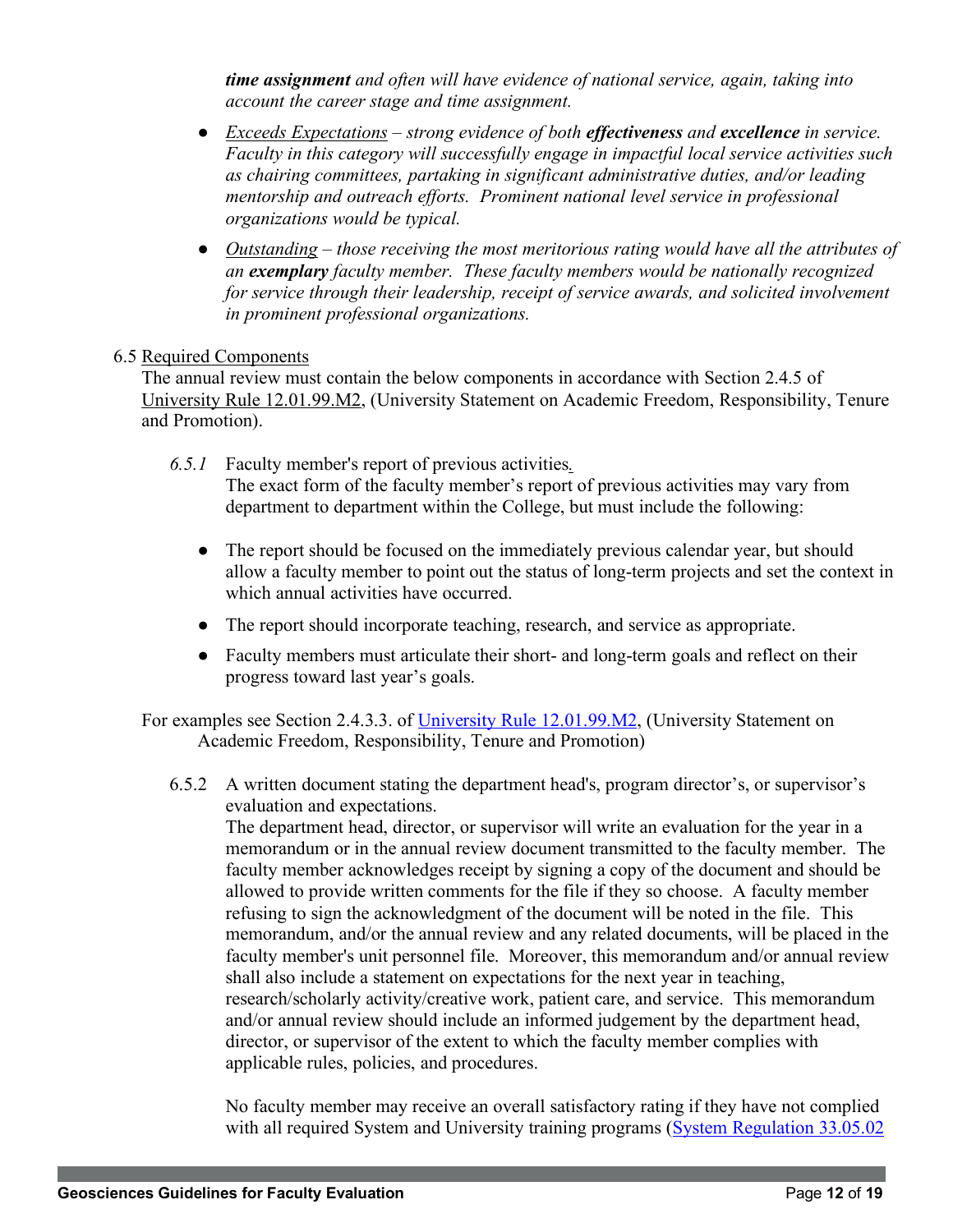Required Employee Training). In cases where a faculty member has been notified of a mandatory training requirement near the time of the end of the evaluation period, they shall be given 30 days to complete the requirement. To satisfy these requirements the following acknowledgements must be added to the "ACKNOWLEDGEMENT" portion of the department head's, director's, or supervisor's written evaluation and the faculty member must initial: *I acknowledge that I have completed all mandatory Texas A&M University System training.* 

- 6.5.3 Meeting between the department head, director, or supervisor and the faculty member The department head, director, or supervisor may meet with the faculty member to discuss the written review and expectations for the coming year. In some cases, there may be a need for more frequent meetings at the request of the department head/director/supervisor or faculty member.
- 6.5.4 Performance Assessment

In assessing performance, the weights given to teaching, research/scholarly activity/creative work, patient care, and service shall be consistent with the expectations of the individual's appointment, the annual review, and with the overall contributions of the faculty member to the multiple missions of the Department, College, and University.

## 6.6 Assessment outcomes that require action

As per University SAP 12.06.99.M0.01 (Post-Tenure Review), the following annual evaluation and periodic peer review ratings require further action:

6.6.1 Unsatisfactory Performance

An overall unsatisfactory rating is defined as being "Unsatisfactory" in any single area of faculty performance: teaching, research/scholarly activity/creative work, service, and other assigned responsibilities (e.g., administration, patient care…), or a rating of "Needs Improvement" in any two areas of faculty performance.

An annual review resulting in an overall "Unsatisfactory" performance shall state the basis for the rating in accordance with the unit established criteria (see Section 7.4.). Each unsatisfactory review shall be reported to the dean. The report to the dean of each "Unsatisfactory" performance evaluation for a tenured faculty member shall be accompanied by a written plan developed by the faculty member and department head, program director, or supervisor, for near-term improvement. If deemed necessary, due to an unsatisfactory annual evaluation, the department head, director, or supervisor may request a "Periodic Peer Review" (see Section 9.2.) of the faculty member. A tenured faculty member who receives an overall annual rating of "Unsatisfactory" for three consecutive annual reviews or who receives an "Unsatisfactory" periodic peer review (see section 9) shall be subject to a professional development review, as provided for by University SAP 12.06.99.M0.01 (Post-Tenure Review).

# 6.6.2 Needs Improvement Performance

If a tenured faculty member receives a "Needs Improvement" rating in any single area of faculty performance during the annual evaluation or periodic peer review (see section 9), they must work with their department head, director, or supervisor immediately to develop a plan for near term improvement. For teaching, this plan should take one year or less to complete successfully. In other areas (e.g., research/scholarly activity/creative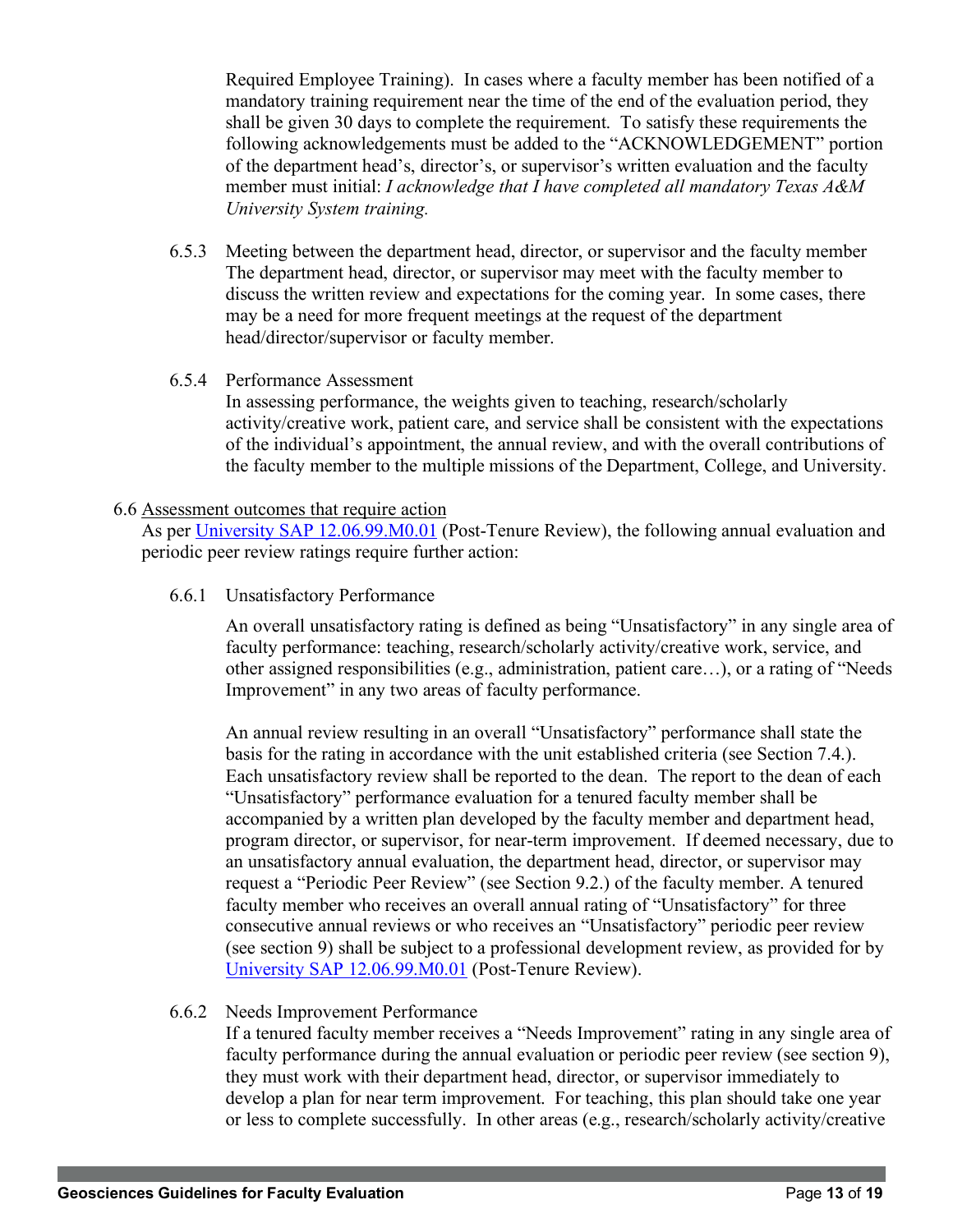work), this plan may take up to three years to complete successfully. The rating of "Needs Improvement" can stay as "Needs Improvement" as long as predetermined milestones in the improvement plan are being met, otherwise the rating will be changed to "Unsatisfactory". The rating of "Needs Improvement" should be changed to "Satisfactory" when pre-determined milestones are met.

### 6.7 Time-Line

The annual review process is set to conclude prior to the beginning of the budgetary process, thereby enabling department heads, directors, or supervisors to assess faculty performance when determining salary merit increases. The Dean of Faculties' Guidelines for Annual & Midterm Reviews states, "These reviews must be completed before merit raises may be recommended, and never later than **June 15** of each year."

#### 6.8 Complaint procedure if annual review fails to follow published guidelines:

A faculty member who believes that his or her annual review process did not comply with the department published annual review guidelines, or in their absence those published by the college, may file a complaint in writing addressed to the dean of the college with a copy to the Dean of Faculties. The dean of the college will review and decide on the merits of the complaint. The decision of the dean of the college may be appealed to the Dean of Faculties. See section 2.4.3.5 of University SAP 12.01.99.M2.

There is no formal grievance or appeal regarding the substance of an annual review. See section 2.4.3.6 of University SAP 12.01.99.M2

#### 6.9 Evaluation Criteria for Academic Professional Track Faculty (Non-Tenure Track)

Faculty members in the academic professional track (non-tenure track) are evaluated in their assigned areas of faculty performance. Faculty with Research in their title will be evaluated with a primary emphasis on the quality and impact of their research/scholarly/creative work activities. For promotion, in addition to meritorious accomplishments, a high potential for continued excellence is expected for Academic Professional Track Faculty.

#### **7. Mid-Term Review**

In accordance with Section (4.3.5.2.) of University SAP 12.01.99.M2 (University Statement on Academic Freedom, Responsibility, Tenure, and Promotion), it is mandatory that a comprehensive mid-term review for tenure-track faculty subject to a probationary period (of five or more years), be conducted (normally by December of the third year) to determine the progress towards tenure.

## 7.1 Purpose

The goal of the Mid-Term Review of Assistant Professors is to assess the faculty member's mid-term progress toward tenure and promotion to Associate Professor. To accomplish this goal, faculty candidates compile a dossier that is nearly identical to the tenure and promotion dossier in terms of content (see Section 2.5). The exceptions are:

• Departmental review committees do not solicit letters from external referees. Instead, committees are strongly encouraged to obtain one or more letters of recommendation from within the University,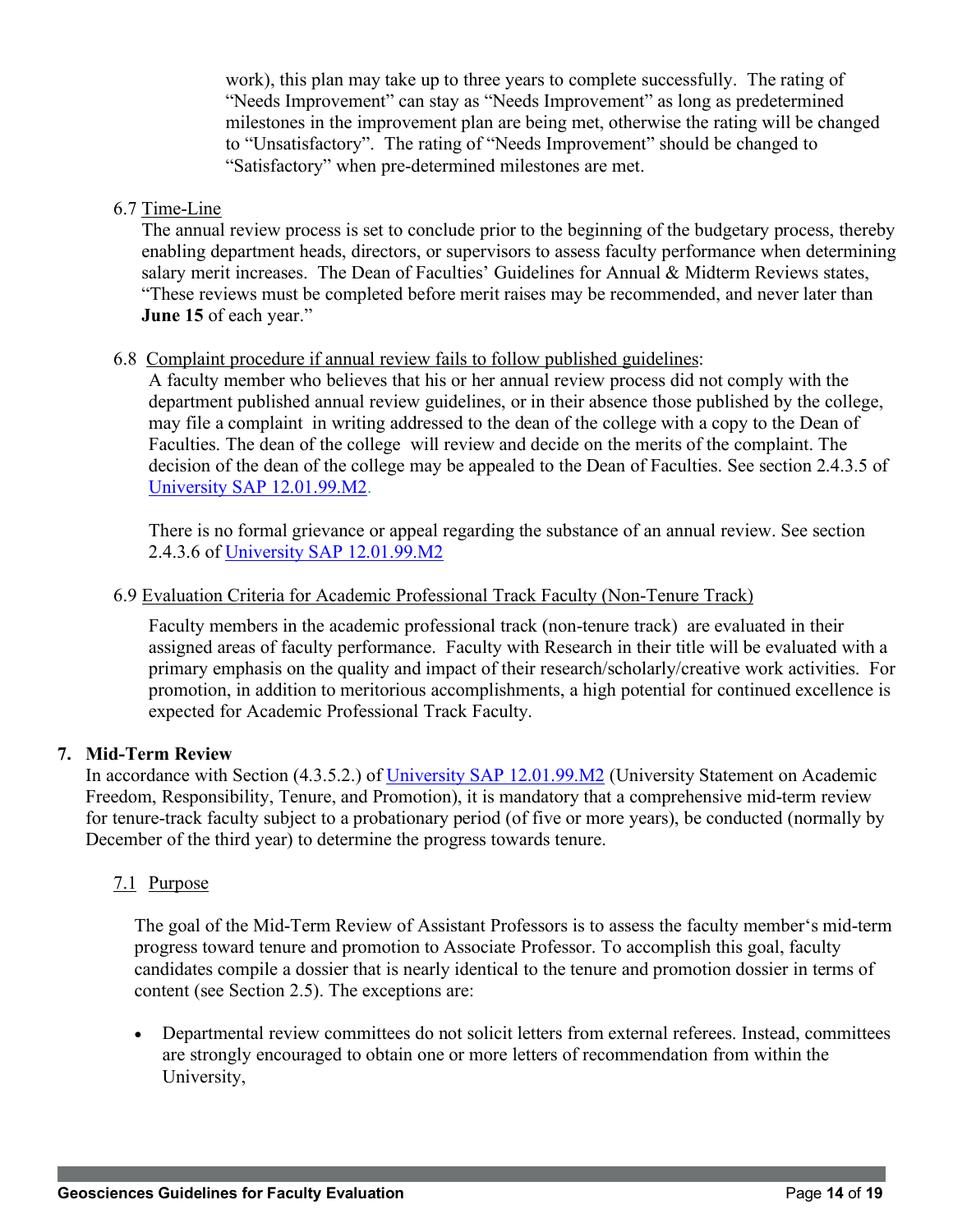- The Mid-Term Review would take the place of the annual review, although it is recommended that an annual review still be done even in the year when a faculty member undergoes a midterm review.
- The faculty candidate's dossier does not proceed beyond the College.
- The Mid-Term Review may result in an independent evaluation of the faculty member's accomplishments in order to provide guidance as the faculty member continues through the probationary period. If the tenure-track faculty member is not progressing adequately toward the requirements for tenure, action not to renew the contract of the individual might be appropriate.

### 7.2 Process

The mid-term review should be conducted between March of the academic year *prior* to the target academic year, and December of the target year. For example, if the mid-term review is due during the academic year, the mid-term review may occur anytime between March 2022 and December 2022. See below example for faculty member hired in calendar year 2019.

| <b>Hired</b>          | <b>Probationary Period</b> | Mid-Term Review will occur between                           |
|-----------------------|----------------------------|--------------------------------------------------------------|
| Calendar<br>Year 2019 | 7 years                    | Mar – Dec 2022<br>(due before December 2022 of AY 2022-2023) |

The mid-term review dossier, when completed, should include the faculty's curriculum vitae, personal statement on teaching, research, and service, the Departmental T&P Committee and Department head reports, The College T&P Committee report, and the Dean's evaluation and recommendation. 

## 7.3 Feedback from midterm review

The Departmental T&P Committee and Department head should produce written reports that mimic those that are required for tenure and promotion dossiers. Prior to the Committee vote, it is desirable that the dossier be discussed by the Department's tenured faculty so that opinions regarding progress toward tenure be shared with the Committee. The Committee's vote consists of a yes/no vote on whether the voter feels that the faculty member is making adequate progress toward promotion and/or tenure.

The College T&P Committee reviews the dossier and prepares its own report and vote. The report results and vote are added to the dossier and forwarded to the Dean, who in turn provides a written evaluation and recommendation. At this point, the contents of the dossier are returned to the Department Head for discussion with the faculty member (with the exception of the letter(s) of support from within the University).

## **8. Post-Tenure Review**<sup>1</sup>

In accordance with University SAP 12.06.99.M0.01 (Post-Tenure Review), post-tenure review applies to tenured faculty members and is intended to promote continued academic professional development and enable a faculty member who has fallen below performance norms to pursue a peer-coordinated professional development plan and return to expected levels of productivity. Post-tenure review comprises:

<sup>&</sup>lt;sup>1</sup> Post-Tenure Review might not be applicable to your unit, especially if you do not have tenured faculty members, e.g., TAMUQ.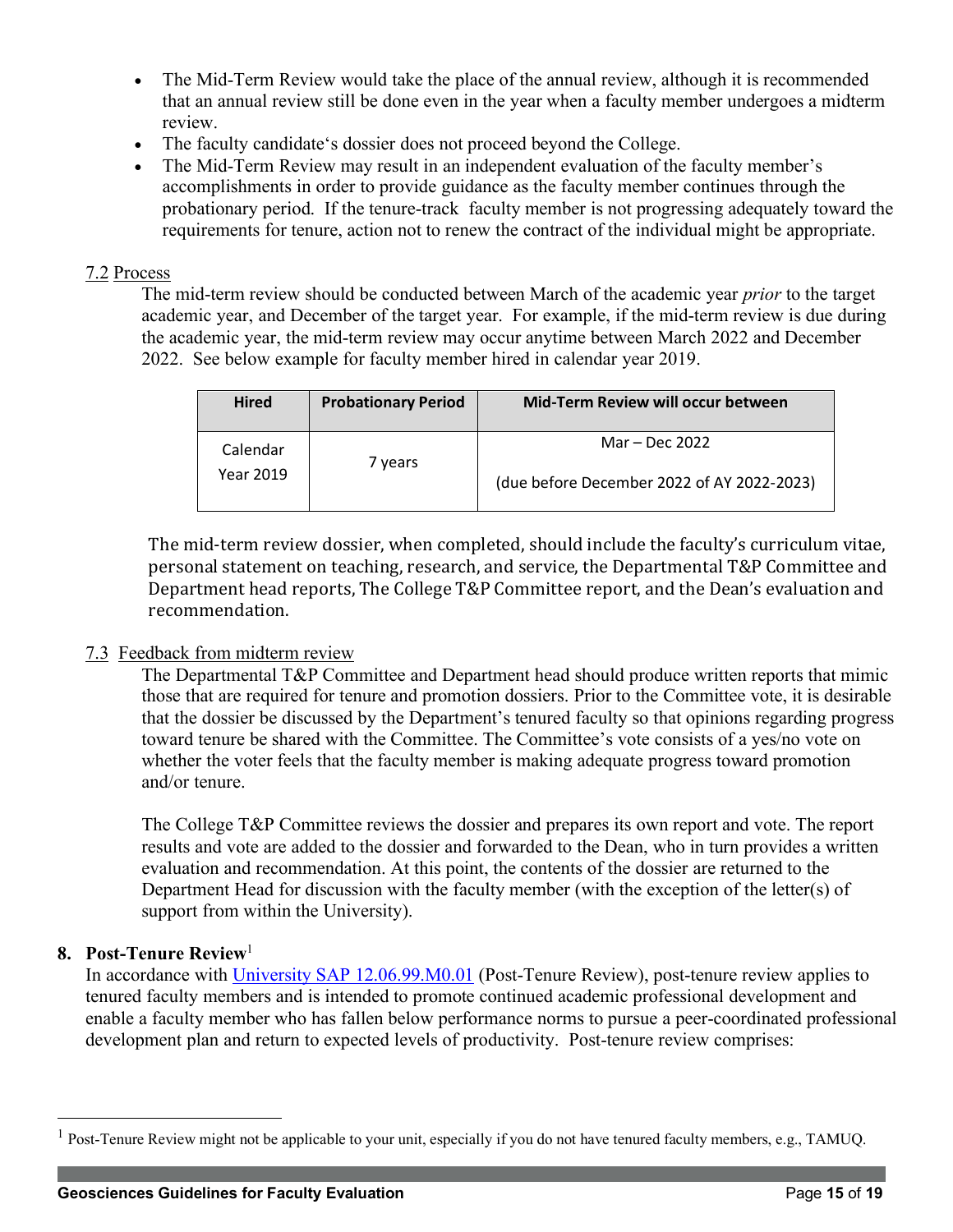- 1) Annual performance reviews (see Section 6.) conducted by the department head, director, or supervisor (or individual responsible for conducting the annual evaluation).
- 2) Periodic review by a committee of peers (see Section 8.2.).

## 8.1 Purpose

- Assess whether the individual is making a contribution consistent with that expected of a tenured faculty member.
- Provide guidance for continuing and meaningful faculty development.
- Assist faculty to enhance professional skills and goals/objectives.
- Refocus academic and professional efforts, when appropriate.

## 8.2 Peer Review Committee

The peer Review Committee should consist of no less tha three faculty members at rank of tenured professor. The department head appoints the committee mmebres.

## 8.3 Process

- 8.3.1 Materials to be reviewed by Peer Review Committee:
	- Updated CV
	- The *Faculty Acitivity Report for Geosciences* form
	- Other materials if relevant and appropriate
- 8.3.2 The Peer Review Committee will review the submitted materials and prepare a written evaluation of the faculty member's performance, providing an evaluation rating in the categories of assigned responsibilities, as well as an overall evaluation. The criteria for the individual and overall performance ratings follow the criteria established in the unit guidelines and should be consistent with annual evaluations.
- 8.3.3 If all of the relevant review categories are satisfactory, the faculty member will be subjected to periodic peer review again in six years or fewer, as determined by college/department guidelines, or following three consecutive unsatisfactory annual evaluations by the department head, director, or supervisor, whichever is earlier.
- 8.3.4 A finding of "Unsatisfactory" performance in any particular category shall state the basis for that finding in accordance with the criteria described in the unit guidelines. An unsatisfactory Periodic Peer Review will trigger the initiation of a Professional Development Review.
- 8.3.5. A finding of "Needs Improvement" in any two categories shall state the basis for that finding in accordance with the criteria described in the unit guidelines. Such an outcome will also trigger the initiation of a Professional Development Review.
- 8.3.6. A rating of "Needs Improvement" in a single category must specifically elaborate the deficiencies, in writing, to better inform the immediate development of a near term improvement plan developed in collaboration between the department head, director, or supervisor and the faculty member.
- 8.3.7 For tenured faculty with budgeted joint appointments, Periodic Peer Review will be conducted as per the post-tenure review guidelines of the unit where the faculty holds the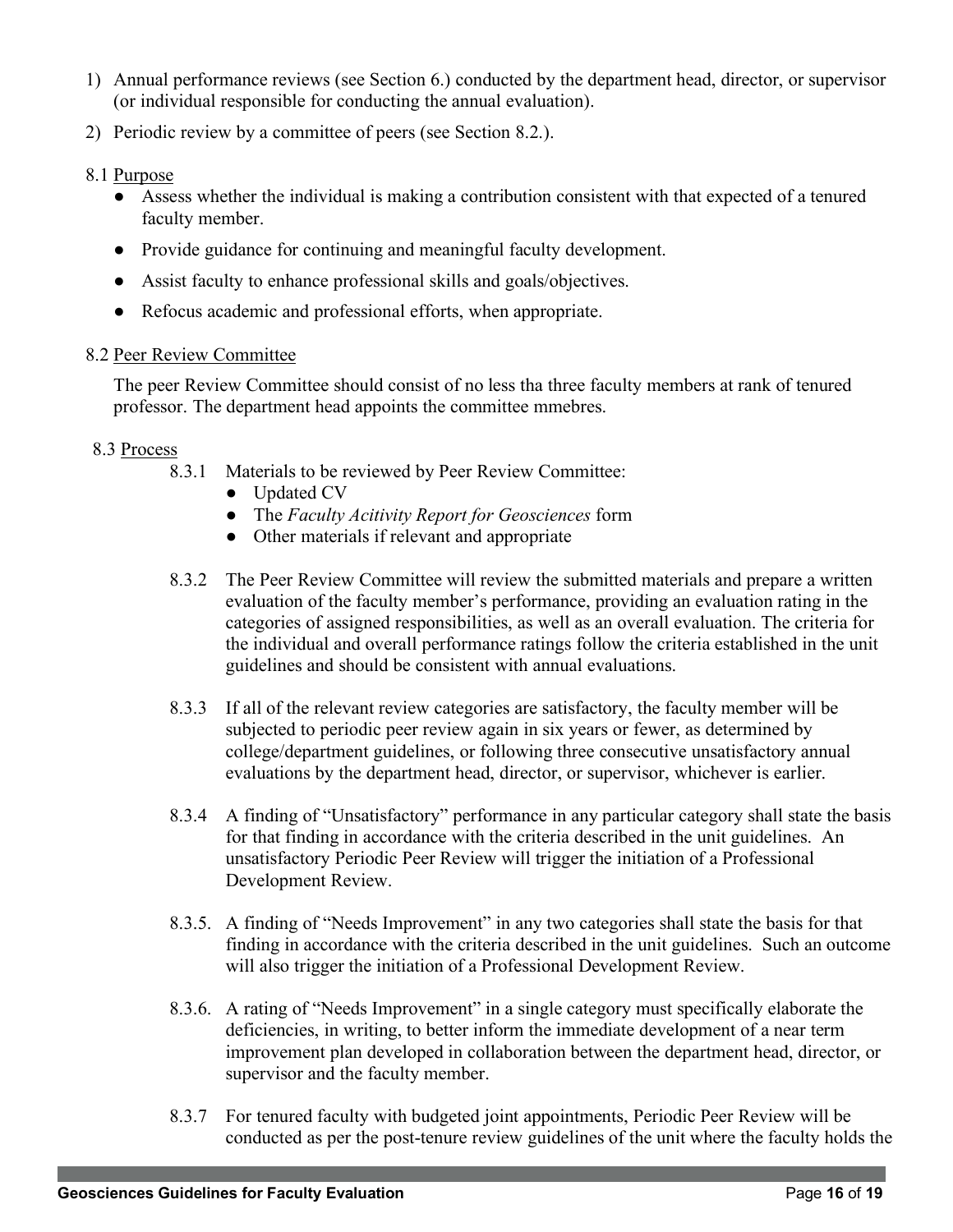majority of the appointment (ad loc) unless the faculty member requests to be reviewed by both units.2 If reviewed only by the primary unit, the department head, director, or supervisor will share the report with the other department head, director, or supervisor of the secondary unit.

8.3.8 **By no later than May 31st**, each unit will provide to the dean and the Dean of Faculties, the list of those faculty who underwent Periodic Peer Review, the outcome of the review, and the year when each tenured faculty last underwent a review. The Peer Review Committee's written evaluation and the faculty member's post-tenure review documents will be placed in the faculty member's departmental personnel file.

#### 8.4 Professional Development Review

A professional development review will be initiated when a tenured faculty member receives three consecutive overall "Unsatisfactory" annual reviews (see Section 7.) or an "Unsatisfactory" Peer Review (see Section 9.2.4.4.) or upon request of the faculty member (see Section 9.6). The department head will inform the faculty member that he or she is subject to a Professional Development Review, and of the nature and procedures of the review. A faculty member can be exempted from review upon recommendation of the department head, director, or supervisor and approval of the dean when substantive mitigating, circumstances (e.g. serious illness) exist. For more information on the process of the Professional Development Review see University SAP 12.06.99.M0.01 (Post-Tenure Review). If substantial or chronic deficiencies are identified, the review committee specifically elaborates the deficiencies in writing and a copy is provided to the faculty member, department head, and dean. The faculty member, review committee, and department head/ director/supervisor shall then work together to draw up a "Professional Development Plan" (see Section 9.4.) acceptable to the dean.

- 8.4.1 The purposes of Professional Development Review are to: identify and officially acknowledge substantial or chronic deficits in performance; develop a specific professional development plan by which to remedy deficiencies; and monitor progress toward achievement of the professional development plan.
- 8.4.2 The Professional Development Review will be conducted by an ad hoc review committee (hereafter referred to as the review committee), unless the faculty member requests that it be conducted by the department head. The three-member ad hoc faculty review committee will be appointed by the dean, in consultation with the department head and faculty member to be reviewed. When appropriate, the committee membership may include faculty from other departments, colleges, or universities.
- The unit will describe the process for the composition/selection of the ad hoc review committee, specifically, what "consultation" means.
- 8.4.3 The faculty member to be reviewed will prepare a review dossier by providing all documents, materials, and statements he or she deems relevant and necessary for the review within one month of notification of Professional Review. All materials submitted by the faculty member are to be included in the dossier. Although review dossiers will differ, the dossier will include at minimum current curriculum vitae, a teaching portfolio, and a statement on current research, scholarship, or creative work

 $2$  It is recommended that faculty who hold budgeted joint appointments complete the post-tenure review in both units.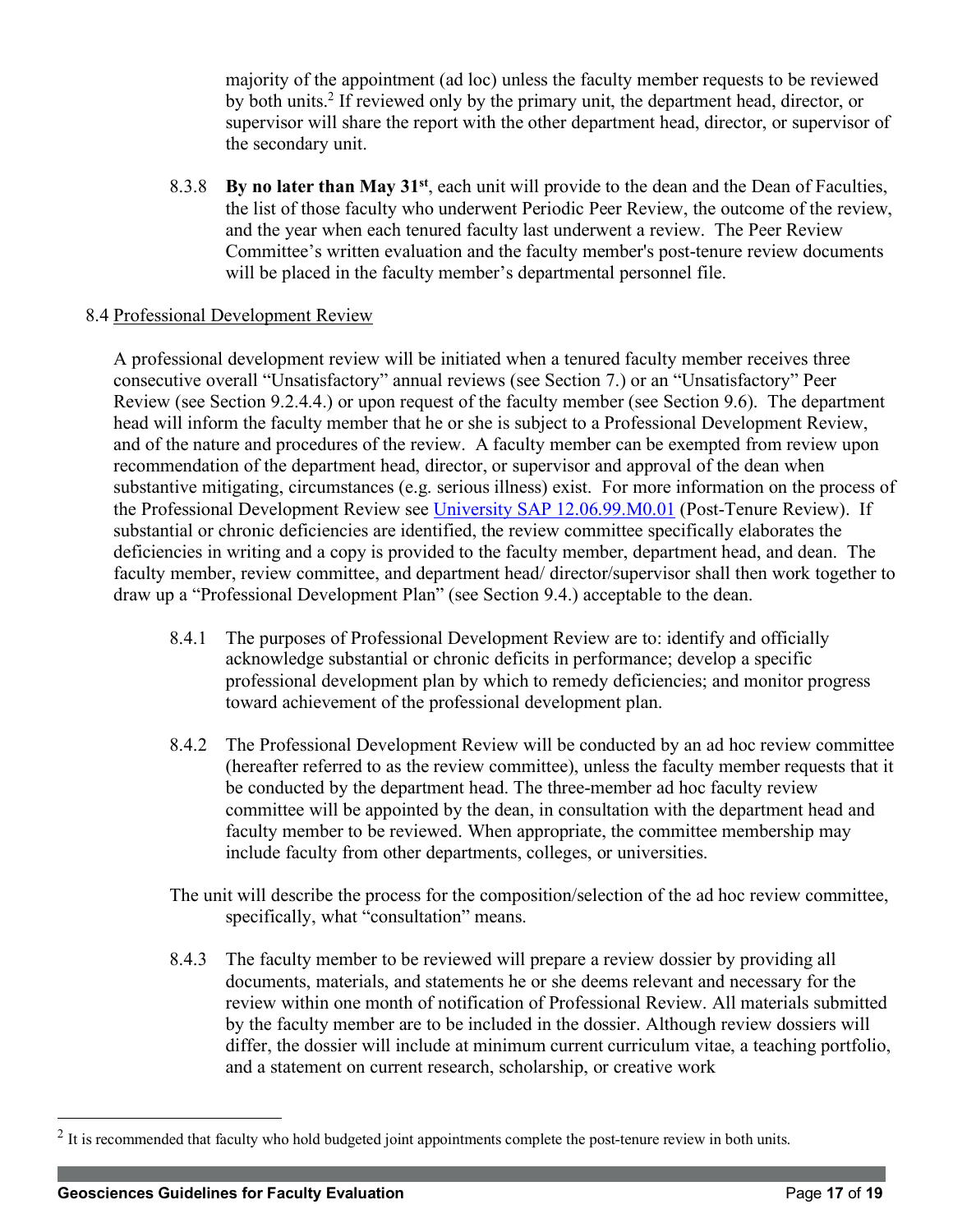- 8.4.4 The department head will add to the dossier any further materials he or she deems necessary or relevant to the review of the faculty member's academic performance. The faculty member has the right to review and respond in writing to any materials added by the department head with the written response included in the dossier. In addition, the faculty member has the right to add any materials at any time during the review process.
- 8.4 5 The Professional Development Review will be made in a timely fashion (normally within three months after submission of the dossier). The Professional Development Review will result in one of three possible outcomes:
	- 8.4.5a No deficiencies are identified. The faculty member, department head, and dean are so informed in writing, and the outcome of the prior annual review is superseded by the ad hoc committee report,
	- 8.4.5b Some deficiencies are identified but are determined not to be substantial or chronic. The review committee specifically elaborates the deficiencies in writing and a copy is provided to the faculty member, the department head, and the dean to better inform the near term improvement plan of Section 2.4, 4.1.5.3 Substantial or chronic deficiencies are identified. The review committee specifically elaborates the deficiencies in writing and a copy is provided to the faculty member, department head, and dean. The faculty member, review committee, and department head shall then work together to draw up a "Professional Development Plan" (see section 5) acceptable to the dean.

## 8.5 The Professional Development Plan

The Professional Development Plan shall indicate how specific deficiencies in a faculty member's performance (as measured against stated criteria in the unit guidelines under the provision of this procedure) will be remedied. The plan will be developed with the collaboration among the faculty member, the review committee, the department head, director, or supervisor and the dean, and should reflect the mutual aspirations of the faculty member, the unit, and the college. The plan will be formulated with the assistance of and in consultation with the faculty member. It is the faculty member's obligation to assist in the development of a meaningful and effective plan and to make a good faith effort to implement the plan adopted. For more details on the Professional Development Plan see Section 9 of University SAP 12.06.99.M0.01 (Post-Tenure Review)

#### 8.6 Appeal

If at any point during the procedure the faculty member believes the provisions of the Post-tenure review are being unfairly applied, a grievance can be filed under the provisions of University SAP 12.99.99.M0.01 (Faculty Grievances Procedures not Concerning Questions of Tenure, Dismissal, or Constitutional Rights).

If the faculty member wishes to contest the composition of the Professional Development Review committee due to specific conflict of interest with one or more of the proposed committee members, an appeal may be made to the Dean of Faculties and Associate Provost. After consultation with the faculty member, department head/director/supervisor, and the dean, the decision of the Dean of Faculties and Associate Provost on the committee composition is final (section 6, University SAP 12.06.99.M0.01).